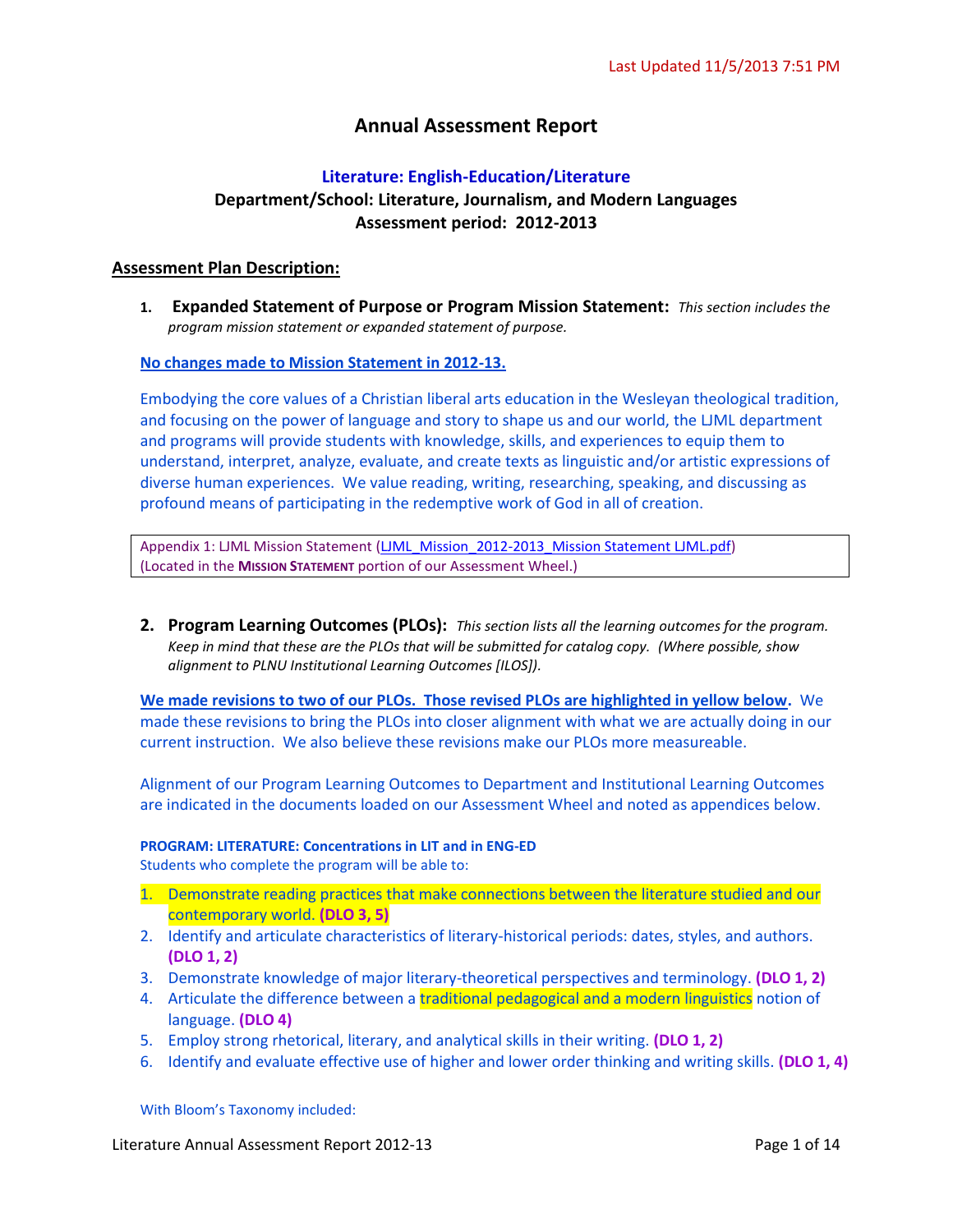- 1. Demonstrate (Application) reading practices that make connections between the literature studied and our contemporary world. **(DLO 3, 5)**
- 2. Identify and articulate (Comprehension & Synthesis) characteristics of literary-historical periods: dates, styles, and authors. **(DLO 1, 2)**
- 3. Demonstrate (Application) knowledge of major literary-theoretical perspectives and terminology. **(DLO 1, 2)**
- 4. Articulate (Comprehension) the difference between a traditional pedagogical and a modern linguistics notion of language. **(DLO 4)**
- 5. Employ (Application) strong rhetorical, literary, and analytical skills in their writing. **(DLO 1, 2)**
- 6. Identify (Knowledge) and evaluate (Comprehension & Evaluation) effective use of higher and lower order thinking and writing skills. **(DLO 1, 4)**

Appendix 2: PLO-DLO-ILO LIT & LIT-EE Alignment [\(04. LJML\\_Outcomes\\_2012-2013\\_Literature \(LIT, EE\).pdf\)](https://portal.pointloma.edu/documents/11178/1463625/04.%20LJML_Outcomes_2012-2013_Literature%20%28LIT%2c%20EE%29.pdf) May see also Appendix 3: Course Learning Outcomes (06. LJML\_Outcomes\_2012-2013\_Course Learning [Outcomes.pdf\)](https://portal.pointloma.edu/documents/11178/1463625/06.%20LJML_Outcomes_2012-2013_Course%20Learning%20Outcomes.pdf)

(Located in the **STUDENT LEARNING OUTCOMES** portion of our Assessment Wheel.)

**3. Curriculum Map:** *This section identifies where the learning outcomes align with the curriculum (where students encounter opportunities in the curriculum to gain knowledge and skills pertinent to the designated outcomes, I= Introduce, D=Developed, M=Mastered).*

**We made no changes to our Differentiated Curriculum Maps for the Literature Program in 2012- 13, except for the two revisions to the PLOs.**

Appendix 4: Differentiated Curriculum Map LJML LIT-LIT (03. LJML\_Map\_2011-2012\_Curriculum Map [Literature.pdf\)](https://portal.pointloma.edu/documents/11178/1463626/03.%20LJML_Map_2011-2012_Curriculum%20Map%20Literature.pdf) Appendix 5: Differentiated Curriculum Map LJML LIT-EE [\(04. LJML\\_Map\\_2011-2012\\_Curriculum Map LIT-](https://portal.pointloma.edu/documents/11178/1463626/04.%20LJML_Map_2011-2012_Curriculum%20Map%20LIT-English%20Education.pdf)[English Education.pdf\)](https://portal.pointloma.edu/documents/11178/1463626/04.%20LJML_Map_2011-2012_Curriculum%20Map%20LIT-English%20Education.pdf)

(Located in the **CURRICULUM MAPS** portion of our Assessment Wheel.)

**4. Multi-Year Assessment Plan:** *This section identifies the learning outcomes and the years in which they will be assessed. Please attach appropriate documents(s). If you have not yet created this Multi-Year*  Assessment Plan, please let the Office of Institutional Effectiveness know - we can schedule a session for *you at the beginning of the Fall, 2011 semester. This is not a long process and will be completed very quickly*.

We abandoned a multi-year approach to our Program Learning Outcomes (PLOs) in Literature (LIT-LIT, LIT-EE). We did this because we actually assess all our PLOs 1-6 each year by the work required of students in completing their Senior Literature Portfolios. Thus, we decided it was in effective to break this assessment into a multiple-year cycle.

We also expanded our design for the Senior Literature Portfolio to included two new assignments which will directly assess PLOs 1 and 4. With this addition all PLOs will be directly assessed in the Senior Literature Portfolios from 2013-14 forward.

The components of the Senior Literature Portfolios include each of the following: **NEW**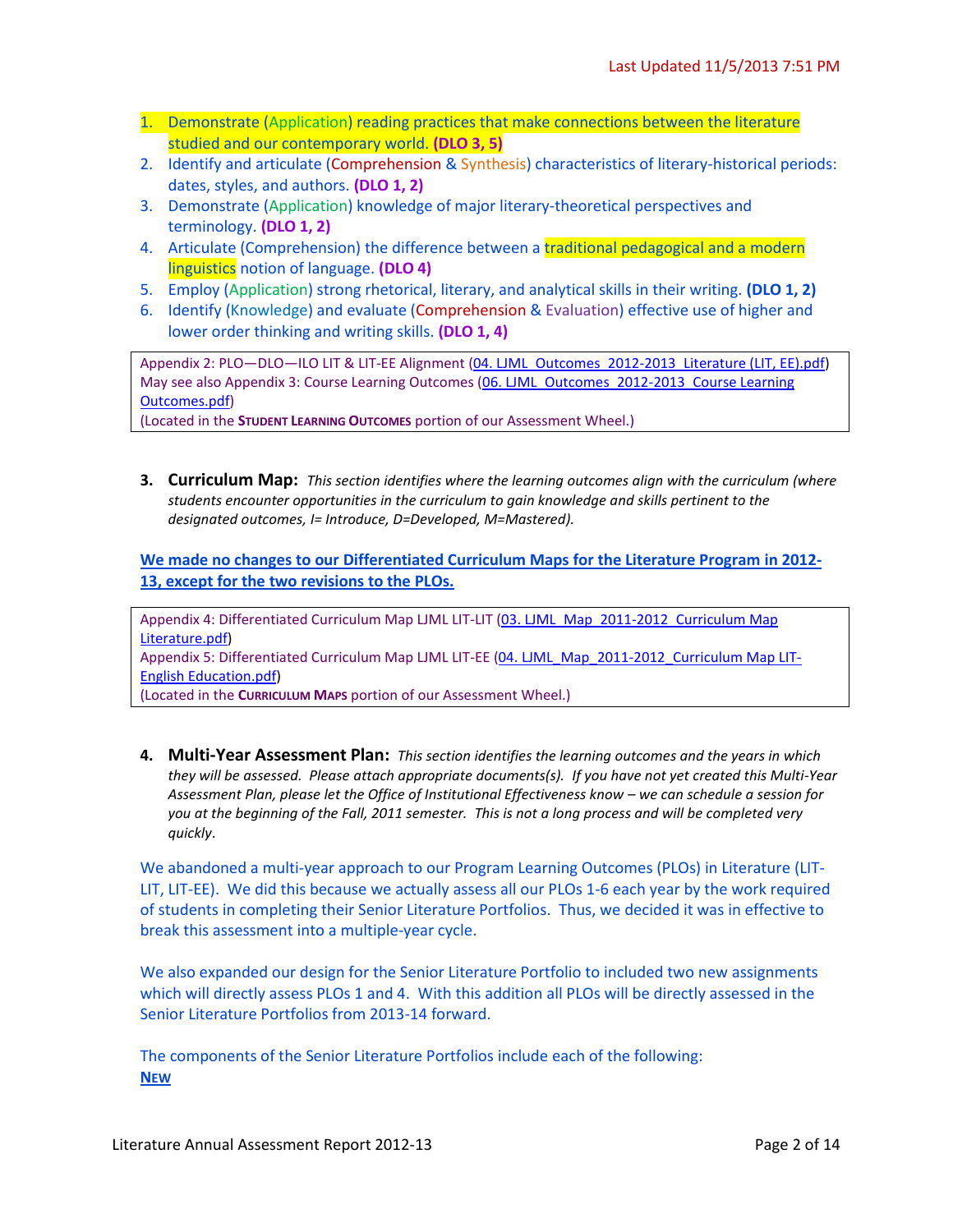- For PLO 1: We are designing a reflective essay to be completed by graduating seniors in their final year of study and to be included in Senior Literature Portfolios from 2013-14 forward. The reflective essays will be assessed using the AAC&U Reading rubric.
- For PLO 4: We also established a standard key assignment for our upper division linguistics courses so that students would complete the same key assignment regardless of which linguistic course they took. The rubric we chose for this assignment was a local rubric we designed to suit both the program learning outcomes and the course learning outcomes for our linguistics courses. This assignment was not included in the 2012-13 Senior Portfolios but will be required and included in Senior Literature Portfolios from 2013-14 forward.

### **REVISED**

• For PLOs 5 & 6: We established a standard key assignment for our upper division literature courses so that students would complete their final papers in those classes based on a consistent and uniform assignment and rubric for assessment. Thus, any major paper written for any upper division literature class could be submitted as part of the Senior Literature Portfolio. This key assignment is included in the portfolio and is assessed annually. The rubrics we are using for this assignment (regardless of which upper division literature course the students took) are the AAC&U Information Literacy, and the AAC&U Written Communication rubrics. We also revised the key assignment for LIT 495—the major literary research and analysis paper—for clarity in the specific components we wanted to see in this major paper. This key assignment continues to be required in the Senior Literature Portfolio.

#### **CONTINUING**

For PLOs 2 & 3: We are continuing to give the ETS Literature Field Test.

We made no changes to the key assignments for LIT 250 Introduction to the Study of Literature, nor their assessment. These are included in the Senior Literature Portfolio only as an introductory bench mark to show the development of each student's work from the beginning to the conclusion of their course of studies in the Literature Program.

Appendix 6: Assessment Plan Literature 3YR Cycle 2012-13 (05. LJML\_Plan\_2012-2013\_3YR Cycle Literature [\(LIT, EE\).pdf\)](https://portal.pointloma.edu/documents/11178/1463627/05.%20LJML_Plan_2012-2013_3YR%20Cycle%20Literature%20%28LIT%2c%20EE%29.pdf)

Appendix 7: Assessment Plan Literature 2012-13 (06. LJML\_Plan\_2012-2013\_Assessment Plan Literature (LIT, [EE\).pdf\)](https://portal.pointloma.edu/documents/11178/1463627/06.%20LJML_Plan_2012-2013_Assessment%20Plan%20Literature%20%28LIT%2c%20EE%29.pdf)

(Located in the **ASSESSMENT PLAN** portion of our Assessment Wheel.)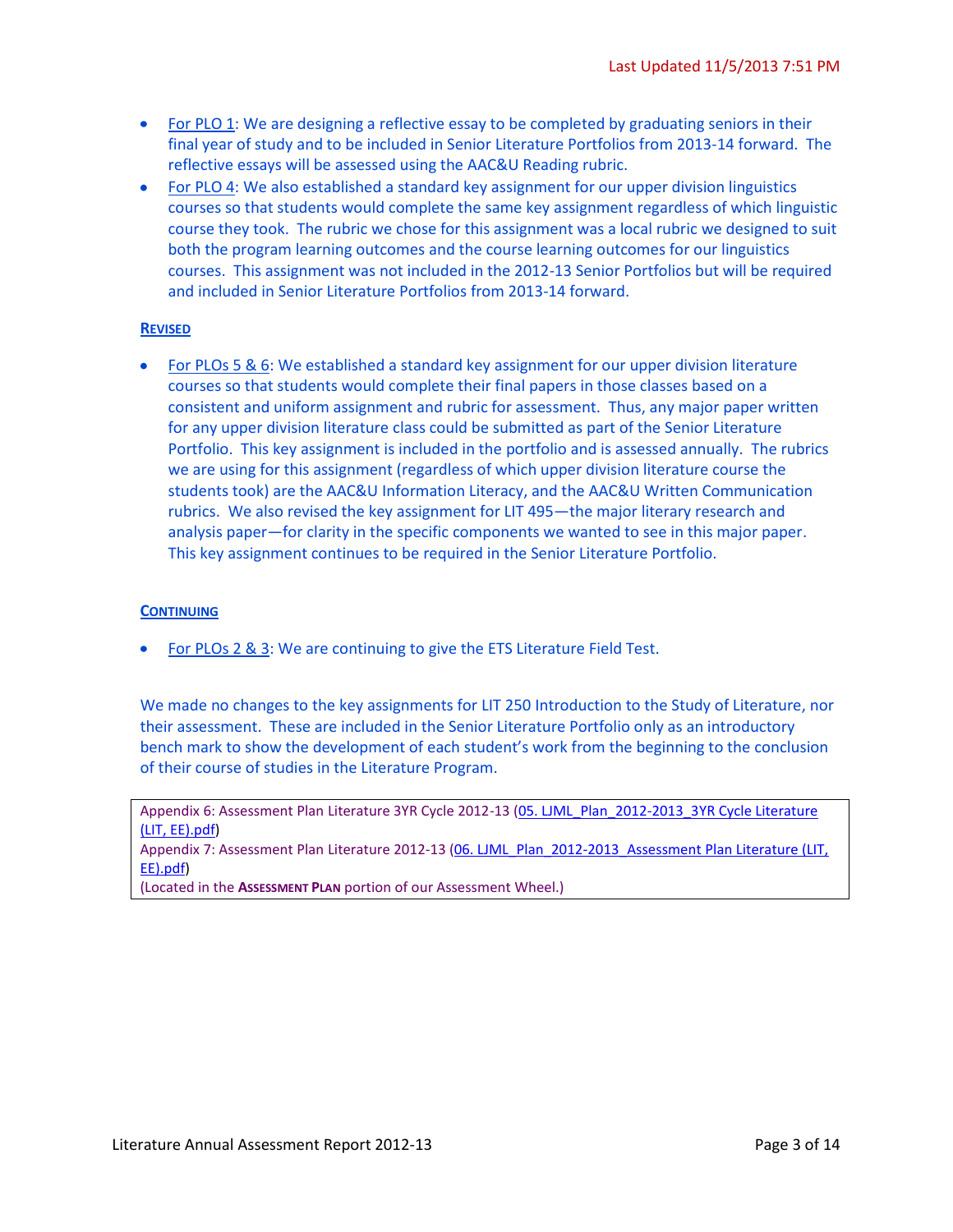## **Assessment Activities:** *This section will be completed annually for each PLO measured during this Academic Year (as described in your Assessment Plan).*

- **5. Methods of Assessment and Criteria for Success:** This section describes how student learning was assessed for each PLO during this Academic Year (AY) according to your Assessment Plan**.** 
	- *How do you know students are learning and to what degree you have been successful?*
	- $\bullet$ *What measures were used, direct and/or indirect? Also attach copies of any rubrics that were used.*
	- *When was the assessment conducted and by whom?*
	- *What were the criteria for success, the performance targets selected for each learning outcome assessed this Academic Year?*

### **LIT 250: INTRODUCTION TO THE STUDY OF LITERATURE**

**We assessed these PLOs 2, 3, 5, 6 in two sections of LIT 250:** *Introduction to the Study of Literature* **LIT 250 is the introductory course to the Literature Major in both concentrations (Literature—LIT, English Education—EE).** 

**LIT 250:** In LIT 250 we used two means of direct assessment: analytical literary essays and the final examination. These two means of direct assessment were administered and evaluated by Dr. James Wicks, professor of LIT 250: Fall section (August-December 2012), Spring section (January-May 2013). In LIT 250 students wrote and/or presented analytical literary essays on fiction, poetry, drama, and non-fiction, and they completed a comprehensive final examination testing their knowledge of literary-theoretical perspectives and terminology, and literary-historical periods: dates, styles, and authors.

We evaluated the literary analyses using a rubric posted on LIVETEXT. You may see that rubric and the evaluated literary analyses on LIVETEXT for LIT 250 sec. 1 Fall 2012 and LIT 250 sec. 1 Spring 2013. A copy of that *LIT 250 Literary Analysis Rubric* is also posted in the **EVIDENCE OF STUDENT LEARNING** portion of our Assessment Wheel.

Our performance targets for writing literary analysis were 3% individual improvement for each student from her/his first literary analysis essay to his/her final one, and an 8% group average improvement in writing literary analysis for each class as a whole. For results please see the *Results Grid LIT 250 Literary Analysis 2012-13 Totals* in section #6 below and also posted in the **EVIDENCE OF STUDENT LEARNING** portion of our Assessment Wheel for student results.

Our performance target for each student on the final examination was a score of 70% or higher. For results please see the *Results Grid LIT 250 Final Exam 2012-13 Totals* in section #6 below and also posted in the **EVIDENCE OF STUDENT LEARNING** portion of our Assessment Wheel.

Appendix 8: 2012-2013 Assessment Report LIT [\(07. LJML\\_Evidence\\_2012-2013\\_Assessment Report LIT.pdf\)](https://portal.pointloma.edu/documents/11178/1463628/07.%20LJML_Evidence_2012-2013_Assessment%20Report%20LIT.pdf) Appendix 9: 2012-2013 Assessment Report LIT 250 Rubric (08. LJML Evidence 2012-2013 Assessment Report [LIT 250 Rubric for Lit. Analysis.pdf\)](https://portal.pointloma.edu/documents/11178/1463628/08.%20LJML_Evidence_2012-2013_Assessment%20Report%20LIT%20250%20Rubric%20for%20Lit.%20Analysis.pdf)

(Located in the **EVIDENCE OF STUDENT LEARNING** portion of our Assessment Wheel.)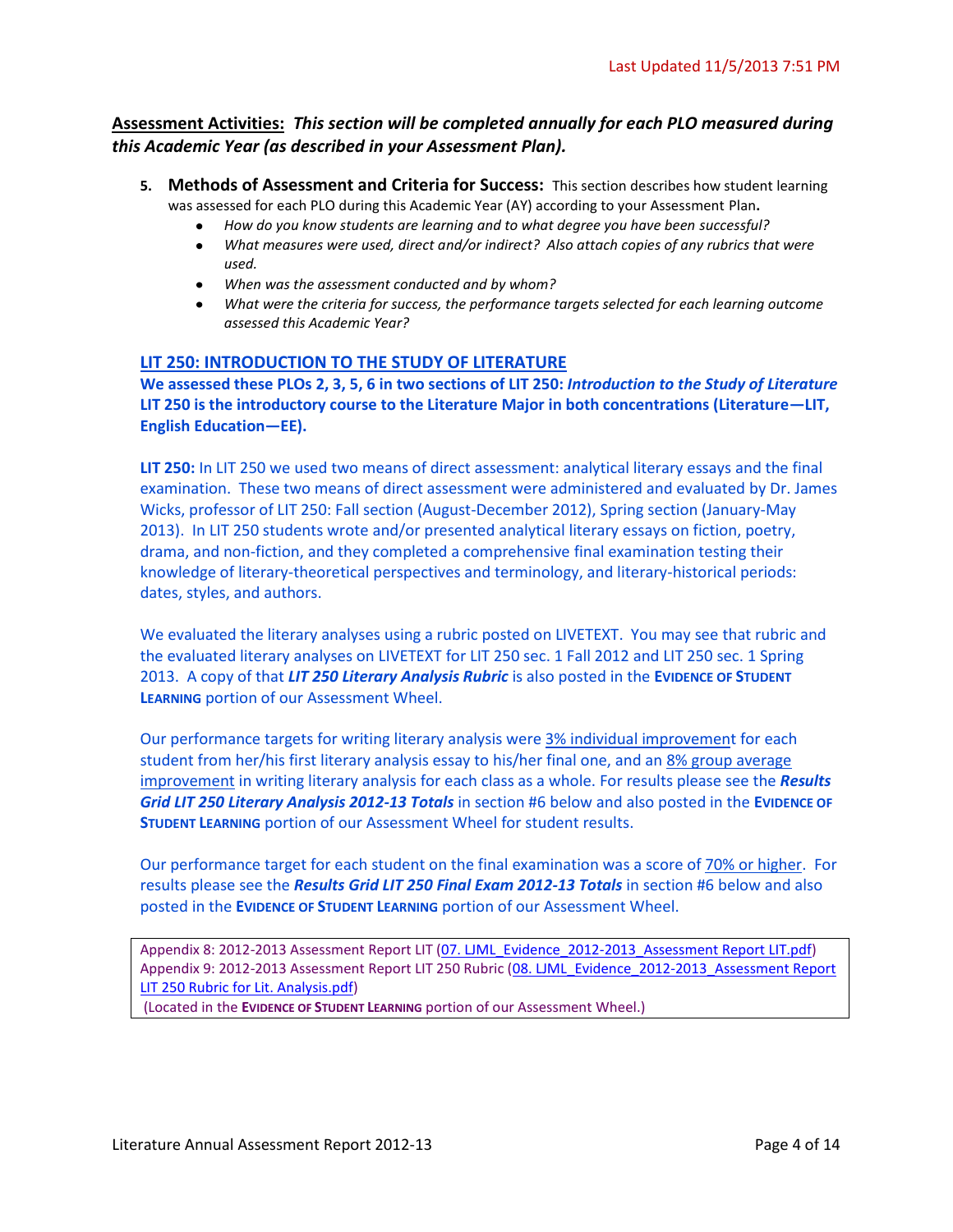### **LIT 495: LITERARY THEORY AND SCHOLARSHIP**

**We assessed PLOs 2, 3, 5, and 6 in LIT 495:** *Literary Theory and Scholarship***. LIT 495 is the capstone course for the Literature Major in both concentrations (Literature—LIT, English Education—EE).** 

**LIT 495:** LIT 495 (Literary Theory and Scholarship) was taught by Dr. Carol Blessing. This course is our capstone course for the Literature major. Two direct means of assessment were used to assess PLOs 2, 3, 5, and 6.

**DIRECT MEANS OF ASSESSMENT:** The direct means of assessment were the ETS Literature Field Test given on April 26, 2013. Senior Literature Portfolios submitted and assessed at the end of spring semester 2013.

ETS Field Test: Our target performance on the ETS Literature Field Test is to have our students scoring at least 5 points above the national average in their knowledge of the subcategories as designated by the ETS Test:

- **•** LIT. PRE 1900
- **LIT. 1901 LATER**
- **•** LIT. ANALYSIS
- **•** LIT. HIST/ID.

These subcategories correspond to our PLOs 2 and 3 (literary-historical periods, dates, styles, authors; major literary-theoretical perspective and terminology; and literary terms).

Senior Literature Portfolio: All of our graduating literature majors submitted a Senior Literature Portfolio adhering to the Senior Literature Portfolio guidelines. The guidelines were distributed in LIT 495, our capstone course for the Literature major. As outlined in our Assessment Plan, we established uniform key assignments and rubrics for evaluating all of the components of the Senior Literature Portfolios. We also established the performance targets listed in the table below:

| <b>Key Assignment</b>       | <b>Information Literacy</b><br><b>Rubric</b><br><b>PERFORMANCE TARGET</b> | <b>Written Communication</b><br><b>Rubric</b><br><b>PERFORMANCE TARGET</b> | <b>Critical Thinking</b><br><b>Rubric</b><br><b>PERFORMANCE TARGET</b> |  |
|-----------------------------|---------------------------------------------------------------------------|----------------------------------------------------------------------------|------------------------------------------------------------------------|--|
| <b>Upper Division Paper</b> | 80% (average)                                                             | 80% (average)                                                              | N/A                                                                    |  |
| LIT 495 Major Paper         | N/A                                                                       | 85% (average)                                                              | 85% (average)                                                          |  |

Appendix 10: Senior Literature Portfolio Guidelines & Assignments (09. LJML Evidence 2012-2013 Assessment Report LIT Senior Portfolio.pdf). (Located in the **EVIDENCE OF STUDENT LEARNING** portion of our Assessment Wheel.)

**INDIRECT MEANS OF ASSESSMENT:** The indirect means of assessment was our Graduating Senior/Alumni Survey. We revised our indirect means of assessment which is a department survey sent to graduating seniors and alumni via a link to a Qualtrics Survey during the summer. The revisions brought our survey into greater alignment with our Program Learning Outcomes. The survey addresses these areas: Profile Information, Department Learning Outcomes, Program Learning Outcomes, Employability and Career, Lasting Life Impacts, and Overall Experience of the Literature major.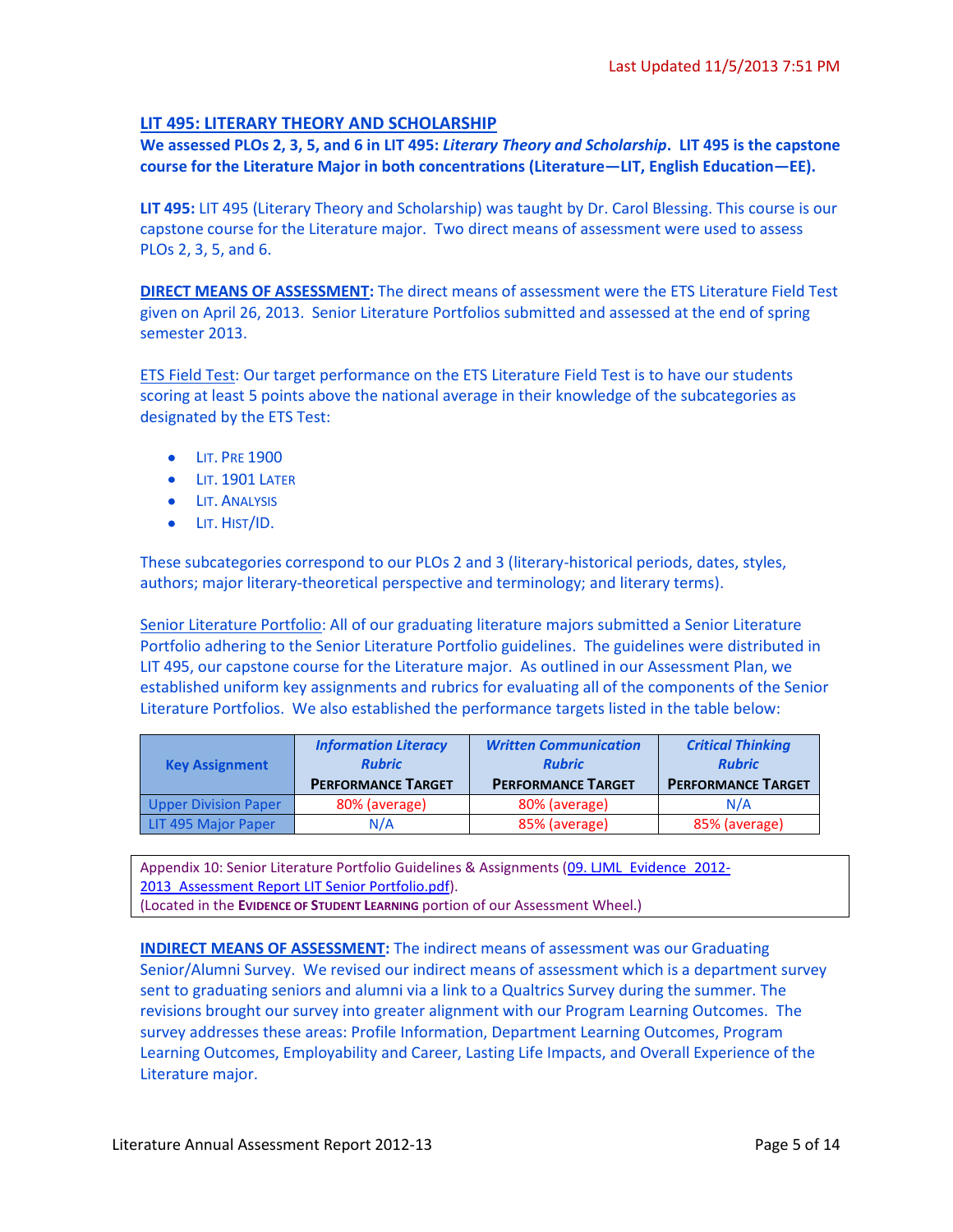Appendix 11: Literature Survey 2012-13 (Blank) (10. LJML Evidence 2012-2013 Assessment Report LIT Exit [Survey\\_June 14.pdf\)](https://portal.pointloma.edu/documents/11178/1463628/10.%20LJML_Evidence_2012-2013_Assessment%20Report%20LIT%20Exit%20Survey_June%2014.pdf)

(Located in the **EVIDENCE OF STUDENT LEARNING** portion of our Assessment Wheel.)

- **6. Summary of Data collected:** *This section should discuss the results of the assessment process for the designated SLO.* 
	- *What information/data was collected?*
	- *How was the data analyzed?*

In all of our data we are working with a statistically small sample on a yearly basis. Once we have several years of data compiled and thus a larger data sample, we will be able to draw more statistically sound conclusions from our data. Because of the small sample, our results are easily skewed because of anomalous high or low scores as will be evident when looking at the one very low score in this year's data (See especially results for student #23 in the Literary Analysis grid below). Further, the data in this annual report includes all students taking LIT 250. Thus, both Literature and Writing majors are included in the results since we chose not to disaggregate our literature and writing students' results.

### **LIT 250 ASSESSMENT RESULTS:**

**LITERARY ANALYSIS ALL SCORES**: Each literary analysis in LIT 250 was graded using the rubric loaded in LIVETEXT (Wicks: [https://c1.livetext.com/misk5/c1/course\\_assignments/459551/542990\)](https://c1.livetext.com/misk5/c1/course_assignments/459551/542990) and scores for those essays were determined by Dr. Wicks using the rubric. Dr. Wicks then compiled scores in *Results Grid LIT 250 Literary Analysis 2012-13 Totals* (Tables 1 & 3 below). A grid formula was used to calculate the difference in performance between the first and final scores. Average improvement was determined by comparing the first and final literary analysis scores of each student. Scores recorded for those literary analyses in 2012-13 show

- a **5.0%** average group improvement in students' ability to write literary analysis. **We fell**   $\bullet$ **short of our group improvement in writing literary analysis target by 3.0%.**
- 18 out of 24 LIT 250 students met the individual goal of a 3% improvement in their ability to write literary analysis. **Six students did not meet this goal**.
- 10 out of 24 LIT 250 students were Literature majors or minors. Of these ten, seven students met the individual goal of a 3% improvement in their ability to write literary analysis. **Three students did not meet this goal**.

**FINAL EXAM ALL SCORES:** Each student in LIT 250 completed a comprehensive final exam at the end of the semester (Fall 2012, Spring 2013). Dr. Wicks also administered the LIT 250 Final Exam in each semester. These scores are recorded in the *Results Grid LIT 250 Final Exam 2012-13 Totals* (Tables 2 & 3 below). We met our performance target of 70% or higher on the Final Exam for 21/24 students. **Three students did not meet this performance target.**

Appendix 12: Results Grid LIT 250 Literary Analysis Totals (11. LJML\_Evidence\_2012-2013\_Assessment Report [LIT 250 Lit AnalysisTotal.pdf\)](https://portal.pointloma.edu/documents/11178/1463628/11.%20LJML_Evidence_2012-2013_Assessment%20Report%20LIT%20250%20Lit%20AnalysisTotal.pdf)

Appendix 13: Results Grid LIT 250 Final Exam Totals (12. LJML\_Evidence\_2012-2013\_Assessment Report LIT [250 Final Exam Total.pdf\)](https://portal.pointloma.edu/documents/11178/1463628/12.%20LJML_Evidence_2012-2013_Assessment%20Report%20LIT%20250%20Final%20Exam%20Total.pdf)

Appendix 14: Multi-year Results Grid LIT 250 Literary Analysis and Final Exam Averages [\(13.](https://portal.pointloma.edu/documents/11178/1463628/13.%20LJML_Evidence_2012-2013_Assessment%20Report%20LIT%20250%20Analysis-Final%20Exam.pdf) 

[LJML\\_Evidence\\_2012-2013\\_Assessment Report LIT 250 Analysis-Final Exam.pdf\)](https://portal.pointloma.edu/documents/11178/1463628/13.%20LJML_Evidence_2012-2013_Assessment%20Report%20LIT%20250%20Analysis-Final%20Exam.pdf)

(Located in the **EVIDENCE OF STUDENT LEARNING** portion of our Assessment Wheel.)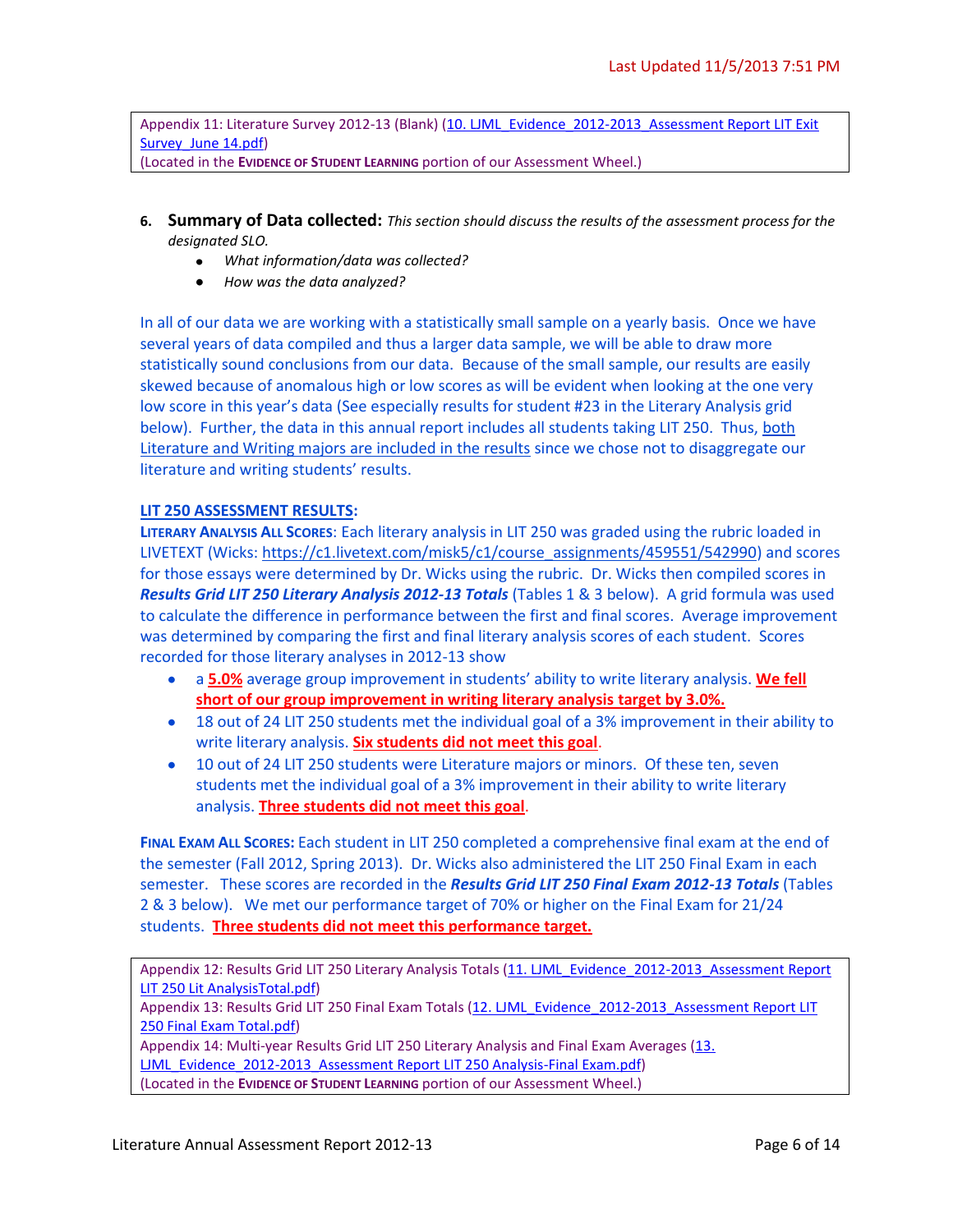**TABLE 1** *Results Grid LIT 250 Literary Analysis 2012-13 Totals (Appendix 12)* (Also posted in the **EVIDENCE OF STUDENT LEARNING** portion of our Assessment Wheel)

| LIT 250: Literary Analysis 2012-13 Totals |        |                                  |                                          |                                          |                   |  |
|-------------------------------------------|--------|----------------------------------|------------------------------------------|------------------------------------------|-------------------|--|
| <b>Student</b>                            | Gender | <b>Major</b>                     | <b>First Literary</b><br><b>Analysis</b> | <b>Final Literary</b><br><b>Analysis</b> | <b>Difference</b> |  |
| 1                                         | F      | WRI                              | 85%                                      | 99%                                      | 14%               |  |
| $\overline{2}$                            | F      | WRI                              | 92%                                      | 96%                                      | 4%                |  |
| 3                                         | M      | LIT-EE                           | 92%                                      | 96%                                      | 4%                |  |
| $\overline{4}$                            | F      | LIB ST                           | 82%                                      | 96%                                      | 14%               |  |
| 5                                         | F      | <b>TCHRED</b>                    | 92%                                      | 99%                                      | 7%                |  |
| 6                                         | Ë      | <b>WRI</b>                       | 93%                                      | 92%                                      | $-1%$             |  |
| $\overline{7}$                            | F      | <b>FRE</b>                       | 78%                                      | 92%                                      | 14%               |  |
| 8                                         | M      | <b>PSY</b>                       | 93%                                      | 97%                                      | 4%                |  |
| 9                                         | M      | LIT-EE                           | 82%                                      | 90%                                      | 8%                |  |
| 10                                        | М      | <b>LIT</b>                       | 79%                                      | 91%                                      | 12%               |  |
| 11                                        | F      | <b>SPA</b>                       | 82%                                      | 84%                                      | 2%                |  |
| 12                                        | F      | LIT                              | 92%                                      | 96%                                      | 4%                |  |
| 13                                        | F      | SPA                              | 89%                                      | 92%                                      | 3%                |  |
| 14                                        | F      | <b>LIT</b>                       | 89%                                      | 89%                                      | 0%                |  |
| 15                                        | F      | <b>SPA</b>                       | 93%                                      | 95%                                      | 2%                |  |
| 16                                        | Ë      | LIT                              | 85%                                      | 84%                                      | $-1%$             |  |
| 17                                        | F      | SPA                              | 67%                                      | 70%                                      | 3%                |  |
| 18                                        | F      | LIT-EE                           | 78%                                      | 90%                                      | 12%               |  |
| 19                                        | F      | LIT                              | 90%                                      | 96%                                      | 6%                |  |
| 20                                        | м      | <b>WRI</b>                       | 68%                                      | 88%                                      | 20%               |  |
| 21                                        | F      | <b>WRI</b>                       | 68%                                      | 88%                                      | 20%               |  |
| 22                                        | F      | <b>BUS ADM</b><br>(Am Lit Minor) | 85%                                      | 88%                                      | 3%                |  |
| 23                                        | F      | LIT-EE                           | 89%                                      | 55%                                      | $-34%$            |  |
| 24                                        | F      | LIB ST                           | 90%                                      | 96%                                      | 6%                |  |
|                                           |        |                                  | 84.0%                                    | 89.0%                                    | 5.0%              |  |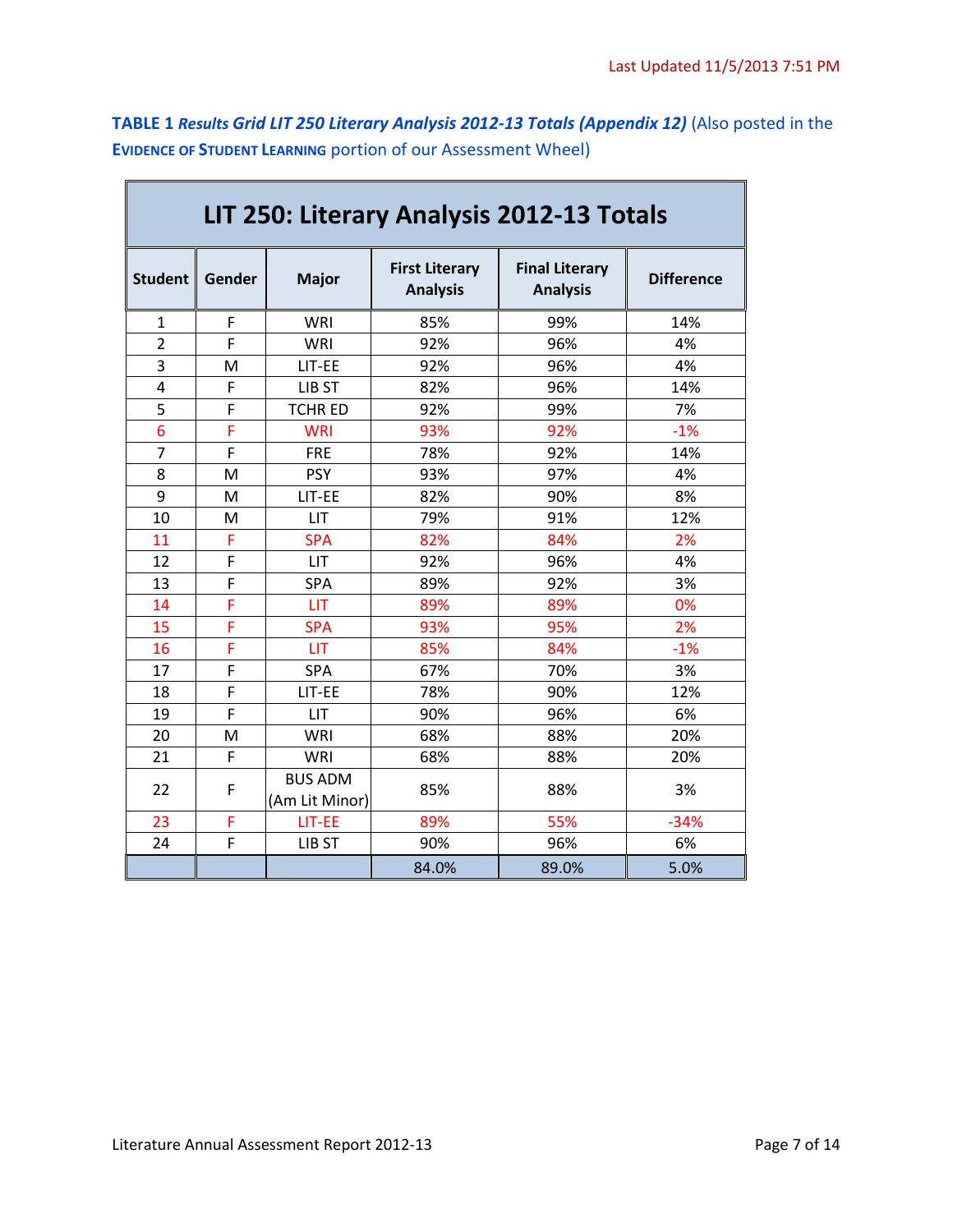**TABLE 2** *Results Grid LIT 250 Final Exam 2012-13 Totals (Appendix 13)* (Also posted in the **EVIDENCE OF STUDENT LEARNING** portion of our Assessment Wheel)

 $\blacksquare$ 

| LIT 250 Final Exam 2012-13 Totals |                         |                                  |                   |  |  |  |
|-----------------------------------|-------------------------|----------------------------------|-------------------|--|--|--|
| <b>Student</b>                    | <b>Gender</b>           | <b>Major</b>                     | <b>Final Exam</b> |  |  |  |
| 1                                 | F                       | <b>WRI</b>                       | 85%               |  |  |  |
| $\overline{2}$                    | F                       | <b>WRI</b>                       | 96%               |  |  |  |
| 3                                 | M                       | LIT-EE                           | 87%               |  |  |  |
| 4                                 | F                       | LIB ST                           | 94%               |  |  |  |
| 5                                 | F                       | <b>TCHR ED</b>                   | 89%               |  |  |  |
| 6                                 | $\overline{\mathsf{F}}$ | <b>WRI</b>                       | 73%               |  |  |  |
| $\overline{7}$                    | Ē                       | <b>FRE</b>                       | 65%               |  |  |  |
| 8                                 | M                       | <b>PSY</b>                       | 85%               |  |  |  |
| 9                                 | M                       | LIT-EE                           | 68%               |  |  |  |
| 10                                | M                       | <b>LIT</b>                       | 83%               |  |  |  |
| 11                                | F                       | <b>SPA</b>                       | 85%               |  |  |  |
| 12                                | F                       | <b>LIT</b>                       | 96%               |  |  |  |
| 13                                | F                       | <b>SPA</b>                       | 90%               |  |  |  |
| 14                                | F                       | <b>LIT</b>                       | 75%               |  |  |  |
| 15                                | F                       | <b>SPA</b>                       | 98%               |  |  |  |
| 16                                | F                       | <b>LIT</b>                       | 82%               |  |  |  |
| 17                                | F                       | <b>SPA</b>                       | 74%               |  |  |  |
| 18                                | F                       | LIT-EE                           | 91%               |  |  |  |
| 19                                | F                       | <b>LIT</b>                       | 96%               |  |  |  |
| 20                                | M                       | <b>WRI</b>                       | 84%               |  |  |  |
| 21                                | F                       | <b>WRI</b>                       | 87%               |  |  |  |
| 22                                | F                       | <b>BUS ADM</b><br>(Am Lit Minor) | 71%               |  |  |  |
| 23                                | F                       | LIT-EE                           | 67%               |  |  |  |
| 24                                | F                       | LIB ST                           | 90%               |  |  |  |
|                                   |                         |                                  | 83.0%             |  |  |  |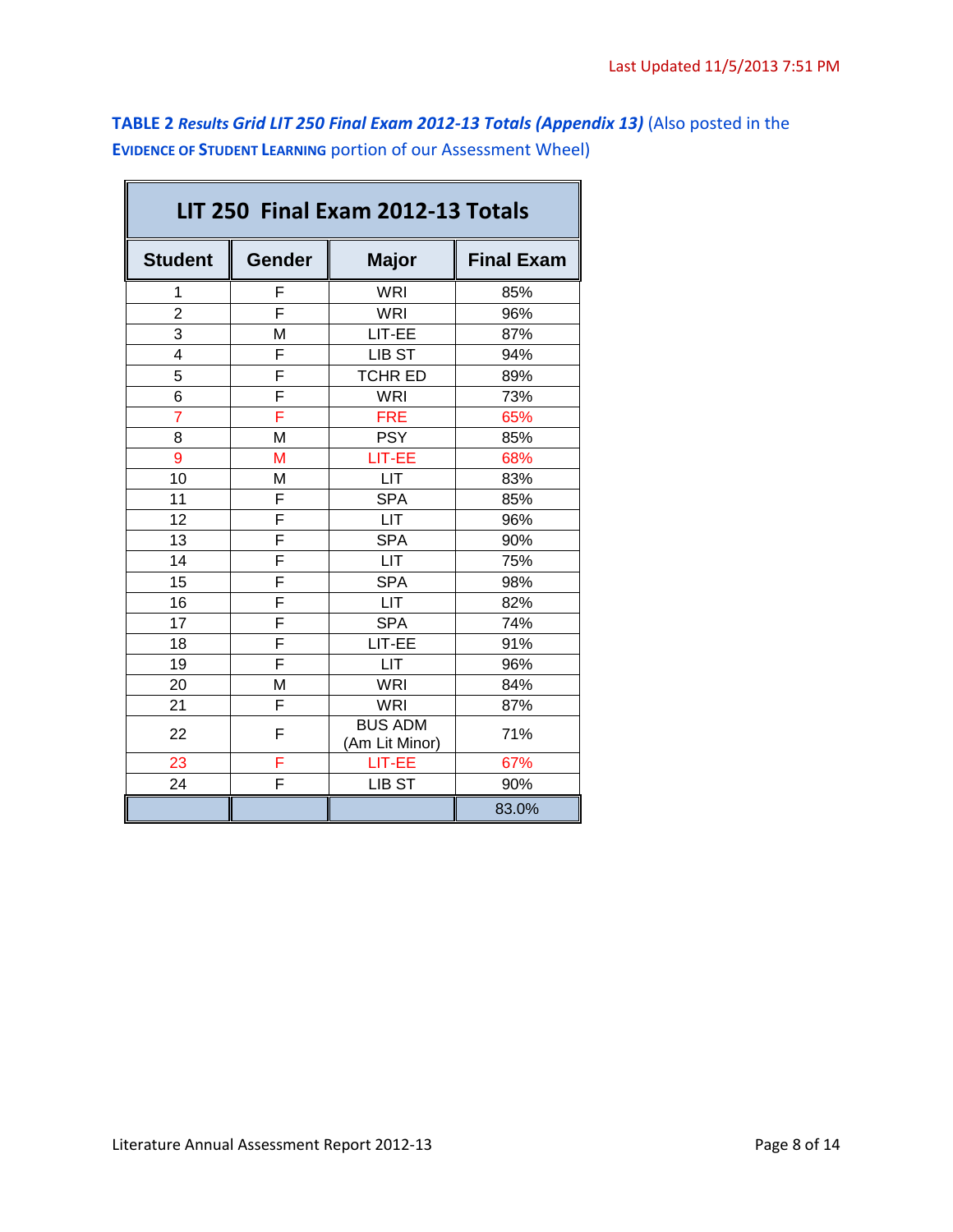**TABLE 3** *Multi-year Results Grid LIT 250 Literary Analysis and Final Exam Averages (Appendix 14)* (Also posted in the **EVIDENCE OF STUDENT LEARNING** portion of our Assessment Wheel)

| <b>Academic Year</b> | <b>First Literary</b> | <b>Difference between First</b><br><b>Final Literary</b> |                           | <b>Final</b> |
|----------------------|-----------------------|----------------------------------------------------------|---------------------------|--------------|
|                      | <b>Analysis</b>       | <b>Analysis</b>                                          | & Final Literary Analysis | <b>Exam</b>  |
| 2011-12              | 77.9%                 | 87%                                                      | 9.1%                      | 83.1%        |
| 2012-13              | 84%                   | 89%                                                      | 5.0%                      | 83.0%        |
| 2013-14              |                       |                                                          |                           |              |
| 2014-15              |                       |                                                          |                           |              |
| 2015-16              |                       |                                                          |                           |              |
| 2016-17              |                       |                                                          |                           |              |
| 2017-18              |                       |                                                          |                           |              |
| 2018-19              |                       |                                                          |                           |              |
| 2019-20              |                       |                                                          |                           |              |

**LIT 495 CAPSTONE ASSESSMENT RESULTS:** For the LIT 495 Capstone Assessment we used three means of assessment:

- **A.** *ETS Literature Field Test* **(direct)**
- **B.** *Senior Portfolios* **(direct)**
- **C.** *Literature Survey* **(indirect)**

**A. ETS LITERATURE FIELD TEST RESULTS:** Each student in LIT 495 completed the ETS Literature Field Test. Dr. Blessing proctored the test in April 2013. The *ETS Literature Field Test* results are determined and calculated within ETS and then sent to our department. Our students' exam results will be reported, evaluated, and included in our *ETS Literature Field Test Results & Narrative* once we have received the results from ETS in June 2013.

Appendix 15: ETS Literature Field Test Results & Narrative 2012-13 [\(14. LJML\\_Evidence\\_2012-](https://portal.pointloma.edu/documents/11178/1463628/14.%20LJML_Evidence_2012-2013_Assessment%20Report%20LIT%20ETS%20Field%20Test%20Results.pdf) 2013 Assessment Report LIT ETS Field Test Results.pdf)

Appendix 16: 2006-2013 ETS Comparative Report (15. LJML\_Evidence\_2006-2011\_Assessment Report LIT ETS [Comparative Results.pdf\)](https://portal.pointloma.edu/documents/11178/1463628/15.%20LJML_Evidence_2006-2011_Assessment%20Report%20LIT%20ETS%20Comparative%20Results.pdf)

(Located in the **EVIDENCE OF STUDENT LEARNING** portion of our Assessment Wheel.)

**B. SENIOR PORTFOLIO ASSESSMENTS RESULTS:** For the *Senior Portfolios* students were given the *Senior Literature Portfolio Guidelines & Assignments* (Appendix 10) posted on LIVE TEXT to guide their compilation of their Senior Literature Portfolio. Portfolios were then assessed using the *AAC&U Rubrics for Information Literacy, Written Communication, and Critical Thinking***.**  Students results and targets are indicated in Tables 4 and 5 below (Appendix 17 & 18). See also the report for Literature in the [Degree Qualifications Profile.](https://portal.pointloma.edu/web/institutional-effectiveness/dqp)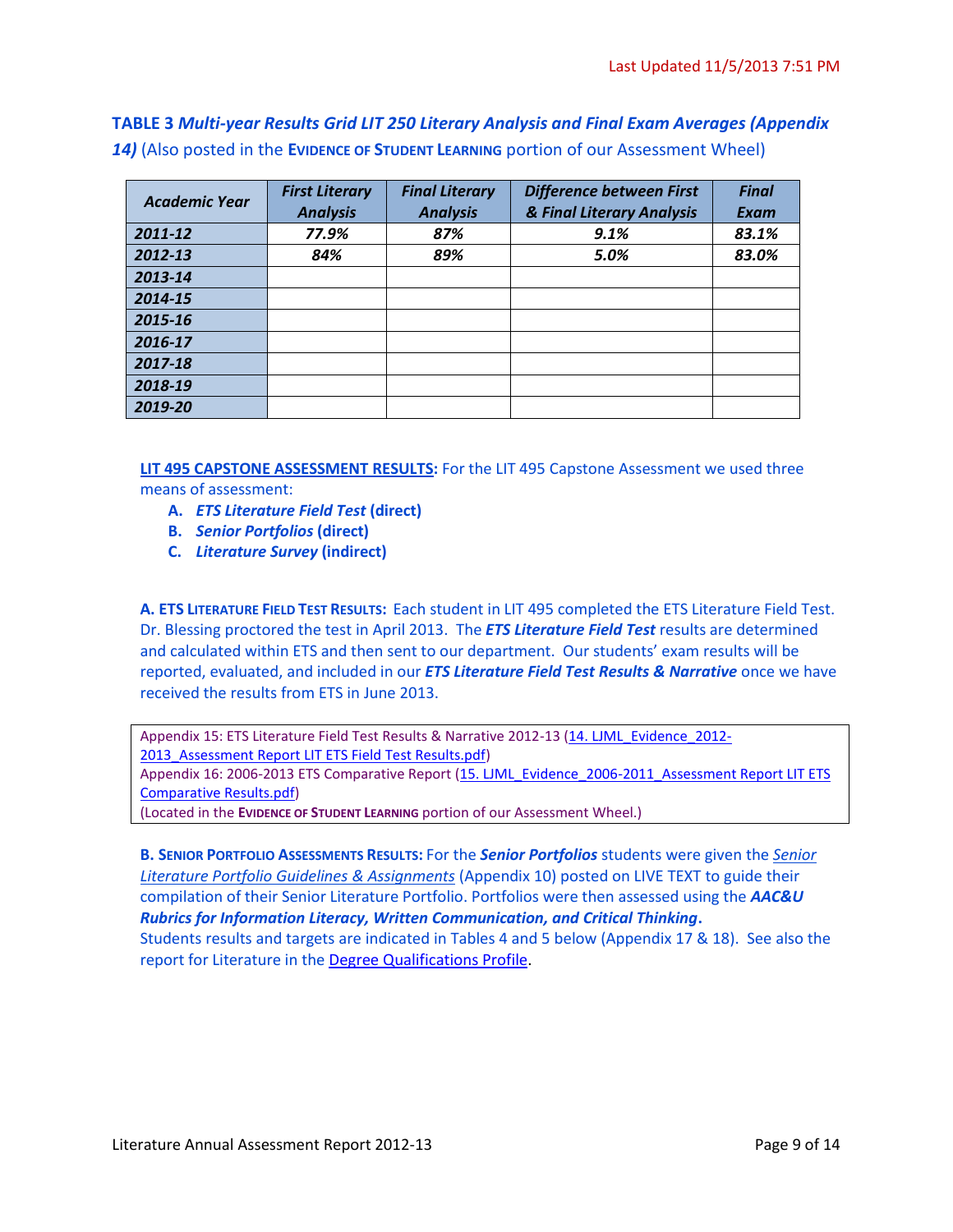**TABLE 4** *Senior Literature Portfolio Results Grid 2012-13 Totals (Appendix 17)* (Also posted in the **EVIDENCE OF STUDENT LEARNING** portion of our Assessment Wheel)

| <b>UPPER DIVISION LITERATURE PAPER</b>                                                                                                          |     |     |     |     |     |     |
|-------------------------------------------------------------------------------------------------------------------------------------------------|-----|-----|-----|-----|-----|-----|
| <b>AAC&amp;U RUBRIC</b><br><b>Student 2</b><br><b>Student 3</b><br><b>Student 6</b><br><b>Student 4</b><br><b>Student 5</b><br><b>Student 1</b> |     |     |     |     |     |     |
| <b>Information Literacy</b><br>(Scores Average)                                                                                                 | 83% | 81% | 81% | 95% | 78% | 89% |
| <b>Written Communication</b><br>(Scores Average)                                                                                                | 85% | 84% | 84% | 99% | 82% | 91% |

| <b>LIT 495 MAJOR RESEARCH PAPER</b>                                                                                                             |     |     |     |     |     |     |  |
|-------------------------------------------------------------------------------------------------------------------------------------------------|-----|-----|-----|-----|-----|-----|--|
| <b>AAC&amp;U RUBRIC</b><br><b>Student 2</b><br><b>Student 3</b><br><b>Student 6</b><br><b>Student 4</b><br><b>Student 5</b><br><b>Student 1</b> |     |     |     |     |     |     |  |
| <b>Written Communication</b><br>(Scores Average)                                                                                                | 79% | 70% | 88% | 97% | 67% | 93% |  |
| <b>Critical Thinking</b><br>89%<br>80%<br>69%<br>95%<br>84%<br>70%<br>(Scores Average)                                                          |     |     |     |     |     |     |  |

**TABLE 5** *Senior Literature Portfolio Performance Target Grid 2012-13 (Appendix 18)* (Also posted in the **EVIDENCE OF STUDENT LEARNING** portion of our Assessment Wheel)

| <b>Senior Portfolio</b><br><b>Piece</b> | <b>AAC&amp;U Rubric</b>        | <b>Performance</b><br><b>Target</b> | # of Students<br><b>Meeting Target</b> | # of Students<br><b>Not Meeting</b><br><b>Target</b> |
|-----------------------------------------|--------------------------------|-------------------------------------|----------------------------------------|------------------------------------------------------|
| <b>Upper Division</b><br>Paper          | <b>Information</b><br>Literacy | 80%                                 | 5                                      |                                                      |
| <b>Upper Division</b><br>Paper          | Written<br>Communication       | 80%                                 | 6                                      | O                                                    |
| LIT 495 Paper                           | Written<br>Communication       | 85%                                 | 3                                      | 3                                                    |
| LIT 495 Paper                           | <b>Critical Thinking</b>       | 85%                                 |                                        | 4                                                    |

We had mixed success in meeting our performance targets for the Senior Literature Portfolio. Student performance was stronger on the Upper Division paper in the portfolio, but the performance targets were 5% lower there. We met our performance target of 80% minimum on the AAC&U Rubric for Information Literacy for 5 of 6 students. We met our performance target of 80% minimum on the AAC&U Rubric for Written Communication for 6 of 6 students. On the LIT 495 Major Research Paper student performance fell below our performance targets by 50% or more. We met our performance target of 85% minimum on the AAC&U Rubric for Written Communication for only 3 of 6 students; **thus, three students did not meet this target**. We met our performance target of 85% minimum on the AAC&U Rubric for Critical Thinking for only 2 of 6 students; **thus, four students did not meet this target**.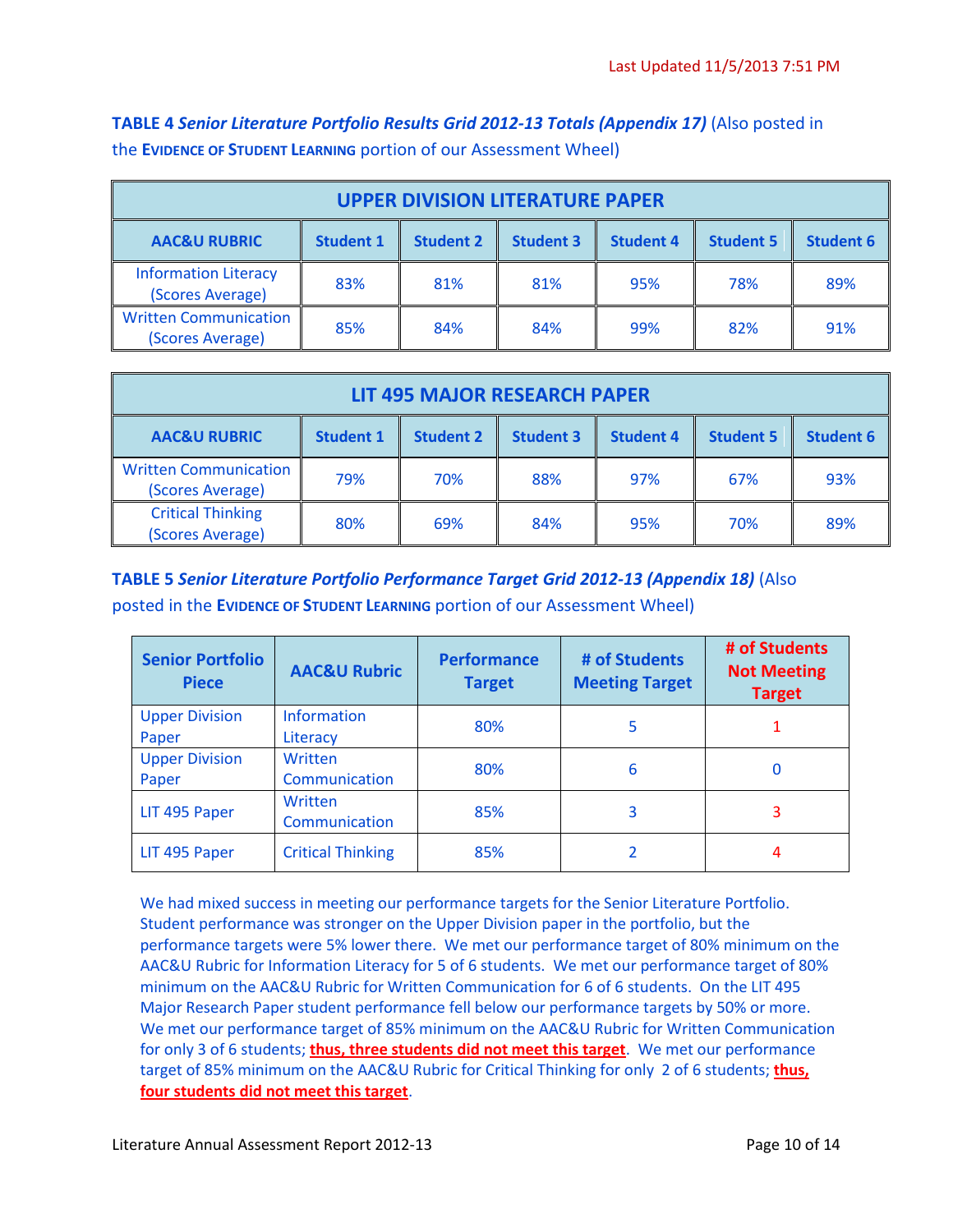Appendix 17: Senior Literature Portfolio 2012-13 Results Grid (16. LJML\_Evidence\_2012-2013\_Assessment [Report LIT Senior Portfolio Results.pdf\)](https://portal.pointloma.edu/documents/11178/1463628/16.%20LJML_Evidence_2012-2013_Assessment%20Report%20LIT%20Senior%20Portfolio%20Results.pdf)

Appendix 18: Senior Literature Portfolio Performance Targets Grid 2012-13 [\(17. LJML\\_Evidence\\_2012-](https://portal.pointloma.edu/documents/11178/1463628/17.%20LJML_Evidence_2012-2013_Assessment%20Report%20LIT%20Senior%20Portfolio%20Targets.pdf) [2013\\_Assessment Report LIT Senior Portfolio Targets.pdf\)](https://portal.pointloma.edu/documents/11178/1463628/17.%20LJML_Evidence_2012-2013_Assessment%20Report%20LIT%20Senior%20Portfolio%20Targets.pdf)

Appendix 19: AAC&U Rubric for Information Literacy [\(AAC&U VALUE\\_ Information Li...pdf\)](https://portal.pointloma.edu/documents/11178/592311/AAC%26U%20VALUE_%20Information%20Li...pdf)

Appendix 20: AAC&U Rubric for Written Communication [\(AAC&U VALUE\\_ Written Commun...pdf\)](https://portal.pointloma.edu/documents/11178/592311/AAC%26U%20VALUE_%20Written%20Commun...pdf)

Appendix 21: AAC&U Rubric for Critical Thinking [\(AAC&U VALUE\\_ Critical Think...pdf\)](https://portal.pointloma.edu/documents/11178/592311/AAC%26U%20VALUE_%20Critical%20Think...pdf)

(Located in the **EVIDENCE OF STUDENT LEARNING** portion of our Assessment Wheel.)

See also the Report for Literature in th[e Degree Qualifications Profile](https://portal.pointloma.edu/web/institutional-effectiveness/dqp)

**C.** The *Literature Survey* was sent to graduating seniors in June 2013. Once the surveys are completed, we will be able to compile and analyze that data. Afterwards, a report of the data will be added to this report and posted on the Assessment Wheel.

Please see Appendix 22: Literature Survey 2012-13 Report (21. LJML-Evidence 2012-2013 Assess Report LIT [Exit Survey Results.pdf\)](https://portal.pointloma.edu/documents/11178/1463628/21.%20LJML-Evidence_2012-2013_Assess%20Report%20LIT%20Exit%20Survey%20Results.pdf)

(Located in the **EVIDENCE OF STUDENT LEARNING** portion of our Assessment Wheel.)

- **7. Use of Results:** How did you use what you learned from assessment of your PLO?*If everything went as planned – have a party! If it didn't go as planned, then Close the Loop. This section should include the following information:*
	- *Describe any improvements your program has made in the past 12 months as a results of your assessment efforts;*
	- *Describe how the results of the assessments were disseminated and to whom*
	- *What is the program's process for reviewing the results? What is your process for discussing the*   $\bullet$ *implications of the results?*
	- *Based on your findings, what do you plan to do now?*
	- *If applicable – discuss program modifications, changes and timeline for implementation of changes.*
	- *Also, if applicable – discuss any budgetary implication(s) resulting from the program modifications or changes.*

As a result of our assessment work and evaluation from 2011-12, we made and implemented the following changes in our assessment work this academic year 2012-13:

- 1. Revised our Multi-year Assessment Plan and wrote a more comprehensive Assessment Plan following the guidelines in then Assessment Manual (pp. 31-38).
- 2. Revised Senior Literature Portfolio Guidelines & Assignments
- 3. Created Key Assignment for Upper Division Major Paper for Senior Portfolio
- 4. Established AAC&U rubrics to be used for assessing the two major research papers submitted in the Senior Literature Portfolios
- 5. Determined Performance Targets for Senior Literature Portfolio
- 6. Assessed all Senior Literature Portfolios
- 7. Created Key Assignment for Linguistics Response for Senior Portfolio
- 8. Set the performance targets for the key assignment: Linguistics Prompt.
- 9. Piloted the Linguistics Prompt in Dr. Phil Bowles' linguistics courses this year.
- 10. Decided that Reflective Essay should be added to the Senior Literature Portfolio
- 11. Revised Graduating Seniors/Alumni Survey to align with our DLOs and PLOs more directly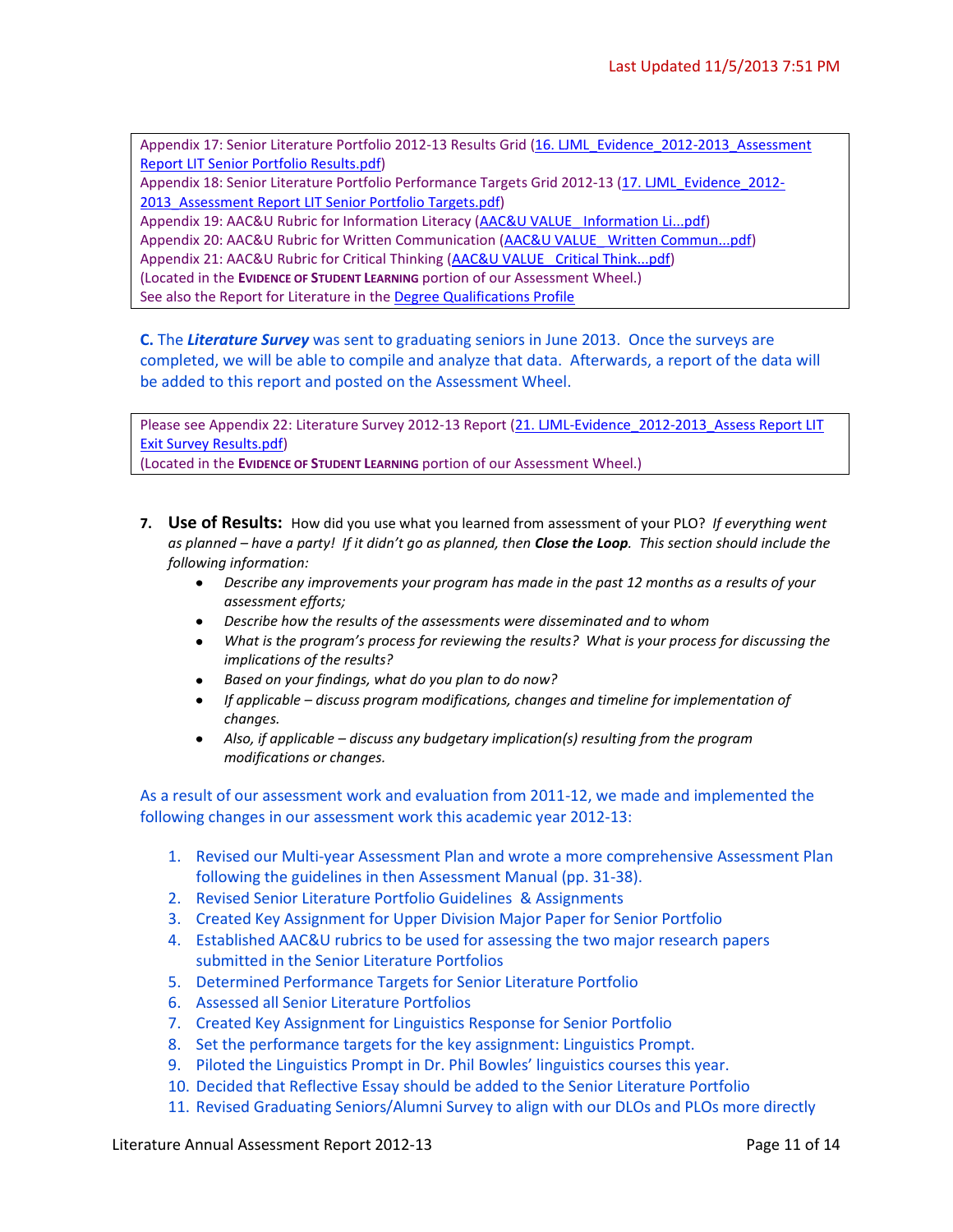- 12. Created a draft tracking file for collecting data on the employment and graduate school acceptance rates of our graduates. Have begun collecting data.
- 13. Identified revisions to our web pages and presence that feature employability and student testimonials for Literature majors
- 14. Identified one curricular change to be proposed in an APC proposal in Fall 2013—to replace the three existing literature minors (American, British, and World) with one Literature minor.

We know that we want to take the following actions in 2013-14:

- 1. Review assessment results from LIT 250, Senior Literature Portfolio, and ETS Field Test in Literature to determine if our performance targets were met and were reasonable, if our means of assessment were adequate and effective, and if any curricular changes need to be made.
- 2. Review assessment results from LIT 250, the Senior Literature Portfolio, and ETS Field Test in Literature to determine if our performance targets were met, were reasonable, and if any curricular changes need to be made.
- 3. Review results from Graduating Seniors/Alumni Survey to determine if our literature program is achieving its Program Learning Outcomes.
- 4. Review results from Graduating Seniors/Alumni Survey to determine if our literature program is achieving our Department Learning Outcomes.
- 5. Incorporate the Linguistics Prompt assignment into the 2013-14 Senior Literature Portfolio.
- 6. Form Student Focus Group and create the Reflective Essay assignment for the Senior Literature Portfolio with input from a student focus group during 2013-14 academic year.
- 7. Add the Reflective Essay assignment to the 2013-14 Senior Literature Portfolio.
- 8. Confirm a routine calibration and assessment meeting to assess all Senior Literature Portfolios during or immediately following finals week 2014.
- 9. Review assessment results of Senior Literature Portfolios in a debriefing meeting after assessment is complete and before faculty depart for summer.
- 10. Complete revisions to our web pages to best feature employability and student testimonials for Literature majors.
- 11. Complete Excel document for tracking graduate school acceptance rates and career placement of our Literature graduates, and enter data we have.
- 12. Draft any APC Proposals for curricular changes to the Literature major or minor and submit these as part of our Program Review Self-Study Report.

The results we gathered from LIT 250 and LIT 495 were primarily gathered and compiled by James Wicks, Carol Blessing, and Bettina Pedersen and will be shared with the Literature Section faculty during our August 2013 meeting. Assessment data was generated by Carol Blessing, Phil Bowles, Karl Martin, Bettina Pedersen, and James Wicks. We will review all results and reports in our ongoing Literature Section and/or department meetings over the course of 2013-14.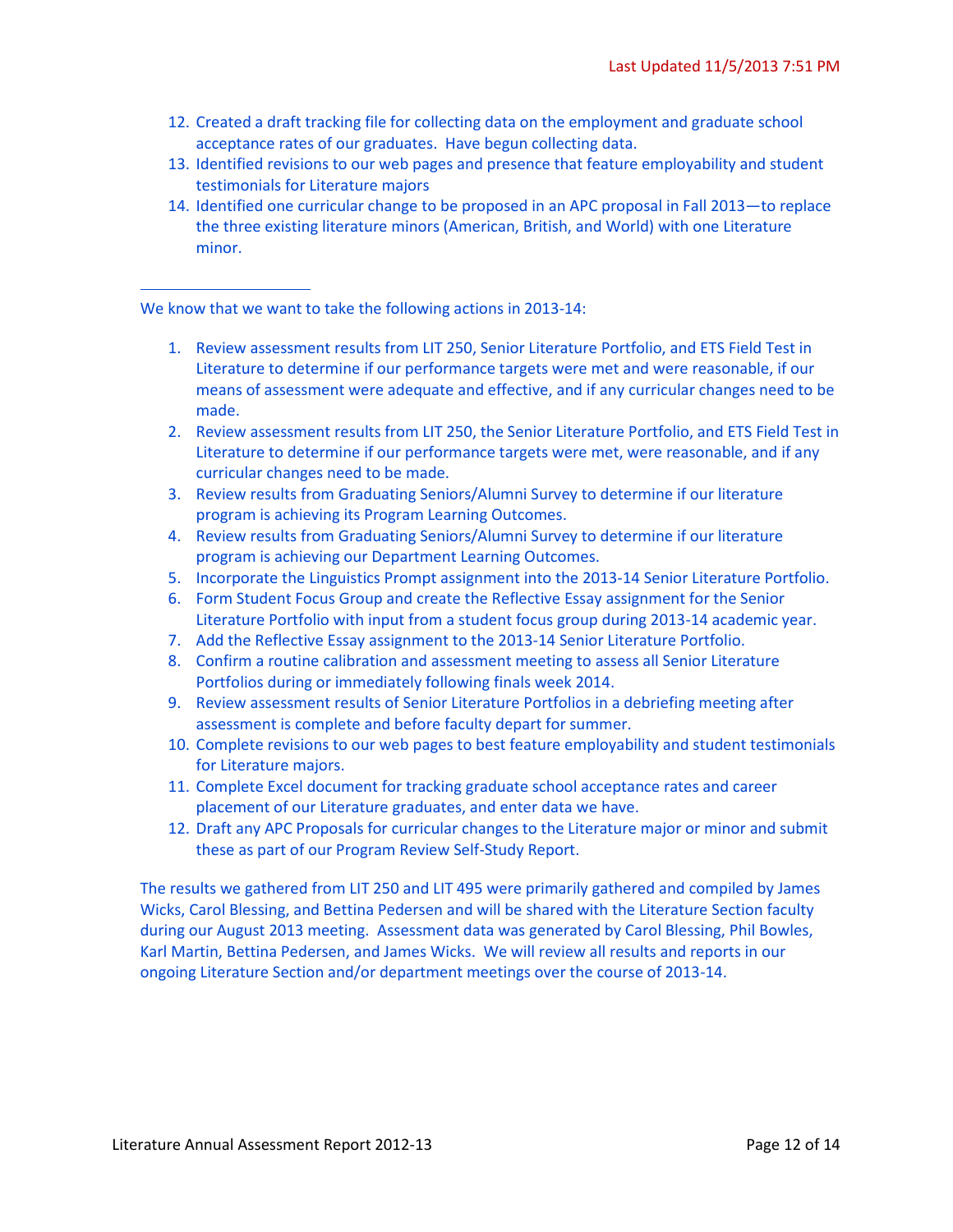#### **APPENDICES & LOCATIONS ON LJML ASSESSMENT WHEEL**

#### **MISSION STATEMENT portion of LJML Assessment Wheel**

1. Appendix 1: Mission Statement ([LJML\\_Mission\\_2012-2013\\_Mission Statement LJML.pdf](https://portal.pointloma.edu/documents/11178/1463624/LJML_Mission_2012-2013_Mission%20Statement%20LJML.pdf))

#### **STUDENT LEARNING OUTCOMES portion of LJML Assessment Wheel**

- 2. Appendix 2: PLO-DLO-ILO LIT & LIT-EE Alignment (04. LJML Outcomes 2012-2013 Literature (LIT, [EE\).pdf\)](https://portal.pointloma.edu/documents/11178/1463625/04.%20LJML_Outcomes_2012-2013_Literature%20%28LIT%2c%20EE%29.pdf)
- 3. Appendix 3: Course Learning Outcomes [\(06. LJML\\_Outcomes\\_2012-2013\\_Course Learning Outcomes.pdf\)](https://portal.pointloma.edu/documents/11178/1463625/06.%20LJML_Outcomes_2012-2013_Course%20Learning%20Outcomes.pdf)

#### **CURRICULUM MAPS portion of LJML Assessment Wheel**

- 4. Appendix 4: Differentiated Curriculum Map LJML LIT-LIT [\(03. LJML\\_Map\\_2012-2013\\_Curriculum Map LIT-](https://portal.pointloma.edu/documents/11178/1463626/03.%20LJML_Map_2012-2013_Curriculum%20Map%20LIT-LIT.pdf)[LIT.pdf\)](https://portal.pointloma.edu/documents/11178/1463626/03.%20LJML_Map_2012-2013_Curriculum%20Map%20LIT-LIT.pdf)
- 5. Appendix 5: Differentiated Curriculum Map LJML LIT-EE [\(04. LJML\\_Map\\_2011-2012\\_Curriculum Map LIT-](https://portal.pointloma.edu/documents/11178/1463626/04.%20LJML_Map_2011-2012_Curriculum%20Map%20LIT-English%20Education.pdf)[English Education.pdf\)](https://portal.pointloma.edu/documents/11178/1463626/04.%20LJML_Map_2011-2012_Curriculum%20Map%20LIT-English%20Education.pdf)

#### **ASSESSMENT PLAN portion of LJML Assessment Wheel**

- 6. Appendix 6: Assessment Plan Literature 3YR Cycle 2012-13 (05. LJML\_Plan\_2012-2013\_3YR Cycle [Literature \(LIT, EE\).pdf\)](https://portal.pointloma.edu/documents/11178/1463627/05.%20LJML_Plan_2012-2013_3YR%20Cycle%20Literature%20%28LIT%2c%20EE%29.pdf)
- 7. Appendix 7: Assessment Plan Literature 2012-13 (06. LJML\_Plan\_2012-2013\_Assessment Plan Literature [\(LIT, EE\).pdf\)](https://portal.pointloma.edu/documents/11178/1463627/06.%20LJML_Plan_2012-2013_Assessment%20Plan%20Literature%20%28LIT%2c%20EE%29.pdf)

#### **EVIDENCE OF STUDENT LEARNING portion of LJML Assessment Wheel**

- 8. Appendix 8: 2012-2013 Assessment Report LIT (07. LIML Evidence 2012-2013 Assessment Report [LIT.pdf\)](https://portal.pointloma.edu/documents/11178/1463628/07.%20LJML_Evidence_2012-2013_Assessment%20Report%20LIT.pdf)
- 9. Appendix 9: 2012-2013 Assessment Report LIT 250 Rubric (08. LJML Evidence 2012-2013 Assessment [Report LIT 250 Rubric for Lit. Analysis.pdf\)](https://portal.pointloma.edu/documents/11178/1463628/08.%20LJML_Evidence_2012-2013_Assessment%20Report%20LIT%20250%20Rubric%20for%20Lit.%20Analysis.pdf)
- 10. Appendix 10: Senior Literature Portfolio Guidelines & Assignments [\(09. LJML\\_Evidence\\_2012-](https://portal.pointloma.edu/documents/11178/1463628/09.%20LJML_Evidence_2012-2013_Assessment%20Report%20LIT%20Senior%20Portfolio.pdf) 2013 Assessment Report LIT Senior Portfolio.pdf)
- 11. Appendix 11: Literature Survey 2012-13 (Blank) [\(10. LJML\\_Evidence\\_2012-2013\\_Assessment Report LIT](https://portal.pointloma.edu/documents/11178/1463628/10.%20LJML_Evidence_2012-2013_Assessment%20Report%20LIT%20Exit%20Survey_June%2014.pdf)  [Exit Survey\\_June 14.pdf\)](https://portal.pointloma.edu/documents/11178/1463628/10.%20LJML_Evidence_2012-2013_Assessment%20Report%20LIT%20Exit%20Survey_June%2014.pdf)
- 12. Appendix 12: Results Grid LIT 250 Literary Analysis 2012-13 Total [\(11. LJML\\_Evidence\\_2012-](https://portal.pointloma.edu/documents/11178/1463628/11.%20LJML_Evidence_2012-2013_Assessment%20Report%20LIT%20250%20Lit%20AnalysisTotal.pdf) 2013 Assessment Report LIT 250 Lit AnalysisTotal.pdf)
- 13. Appendix 13: Results Grid LIT 250 Final Exam 2012-13 Total (12. LJML\_Evidence\_2012-2013\_Assessment [Report LIT 250 Final Exam Total.pdf\)](https://portal.pointloma.edu/documents/11178/1463628/12.%20LJML_Evidence_2012-2013_Assessment%20Report%20LIT%20250%20Final%20Exam%20Total.pdf)
- 14. Appendix 14: Multi-year Results Grid LIT 250 Literary Analysis and Final Exam Averages [\(13.](https://portal.pointloma.edu/documents/11178/1463628/13.%20LJML_Evidence_2012-2013_Assessment%20Report%20LIT%20250%20Analysis-Final%20Exam.pdf)  [LJML\\_Evidence\\_2012-2013\\_Assessment Report LIT 250 Analysis-Final Exam.pdf\)](https://portal.pointloma.edu/documents/11178/1463628/13.%20LJML_Evidence_2012-2013_Assessment%20Report%20LIT%20250%20Analysis-Final%20Exam.pdf)
- 15. Appendix 15 ETS Literature Field Test Results & Narrative 2012-13 (14. LJML Evidence 2012-2013 Assessment Report LIT ETS Field Test Results.pdf)
- 16. Appendix 16: 2006-2013 ETS Comparative Report [\(15. LJML\\_Evidence\\_2006-2011\\_Assessment Report LIT](https://portal.pointloma.edu/documents/11178/1463628/15.%20LJML_Evidence_2006-2011_Assessment%20Report%20LIT%20ETS%20Comparative%20Results.pdf)  [ETS Comparative Results.pdf\)](https://portal.pointloma.edu/documents/11178/1463628/15.%20LJML_Evidence_2006-2011_Assessment%20Report%20LIT%20ETS%20Comparative%20Results.pdf)
- 17. Appendix 17: Senior Literature Portfolio 2012-13 Results Grid (16. LJML\_Evidence\_2012-2013\_Assessment [Report LIT Senior Portfolio Results.pdf\)](https://portal.pointloma.edu/documents/11178/1463628/16.%20LJML_Evidence_2012-2013_Assessment%20Report%20LIT%20Senior%20Portfolio%20Results.pdf) See also the report for Literature in the Degree Qualifications [Profile](https://portal.pointloma.edu/web/institutional-effectiveness/dqp)
- 18. Appendix 18: Senior Literature Portfolio Performance Targets Grid 2012-13 [\(17. LJML\\_Evidence\\_2012-](https://portal.pointloma.edu/documents/11178/1463628/17.%20LJML_Evidence_2012-2013_Assessment%20Report%20LIT%20Senior%20Portfolio%20Targets.pdf) 2013 Assessment Report LIT Senior Portfolio Targets.pdf)
- 19. Appendix 19: AAC&U Rubric for Information Literacy [\(AAC&U VALUE\\_ Information Li...pdf\)](https://portal.pointloma.edu/documents/11178/592311/AAC%26U%20VALUE_%20Information%20Li...pdf)
- 20. Appendix 20: AAC&U Rubric for Written Communication [\(AAC&U VALUE\\_ Written Commun...pdf\)](https://portal.pointloma.edu/documents/11178/592311/AAC%26U%20VALUE_%20Written%20Commun...pdf)
- 21. Appendix 21: AAC&U Rubric for Critical Thinking [\(AAC&U VALUE\\_ Critical Think...pdf\)](https://portal.pointloma.edu/documents/11178/592311/AAC%26U%20VALUE_%20Critical%20Think...pdf)